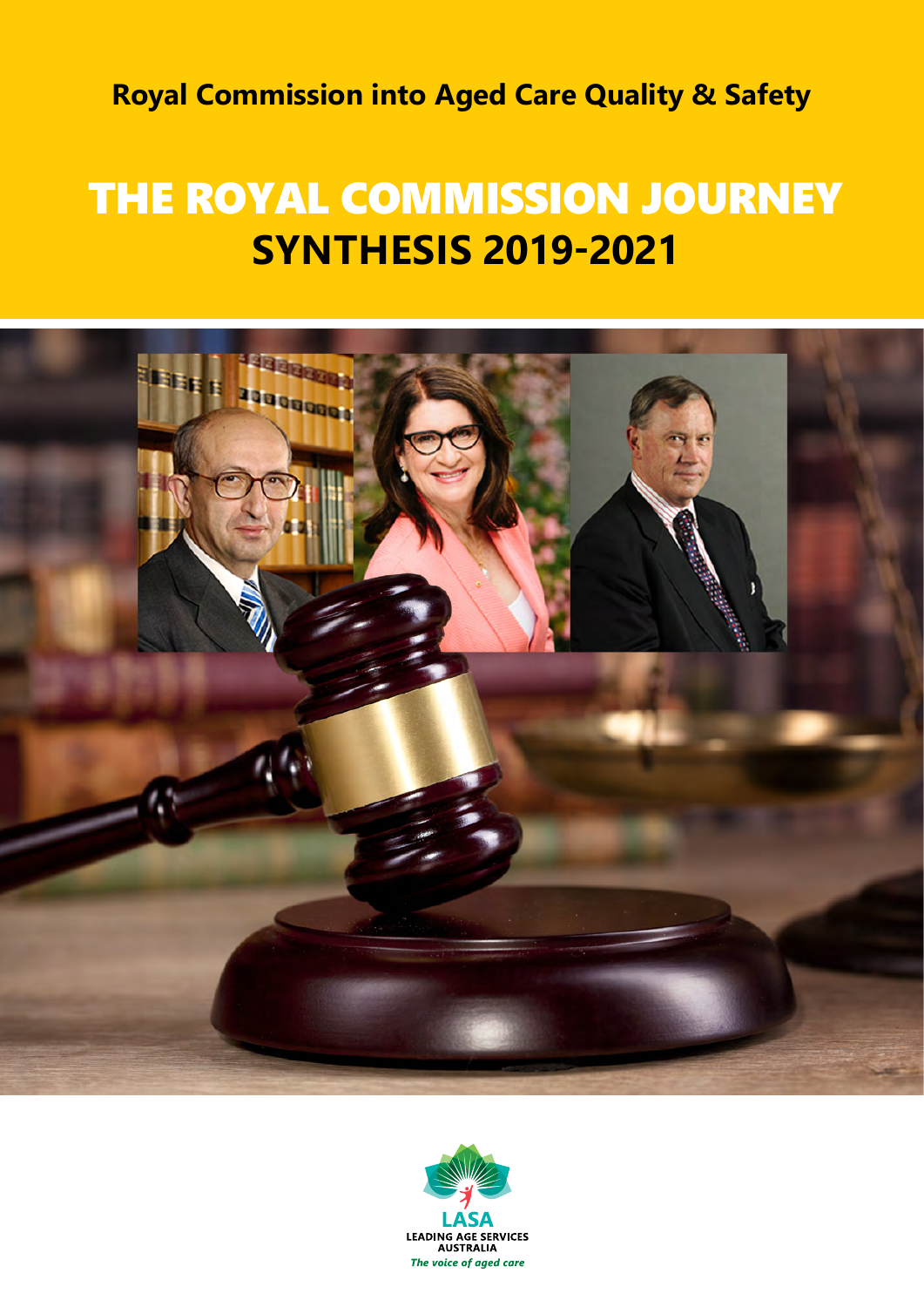This LASA Royal Commission Synthesis provides LASA's high level overview of the activities of the Royal Commission since the publication of the Terms of Reference (ToR) 2 ½ years ago. In this time there have been changes in Commissioners, the appointment of a new Commissioner and the loss of Commissioner Tracey just prior to the publication of the Interim Report.

There have been two extensions due to weight of work and to reflect the interruption of normal activities due to COVID-19. The Commissioners have published two reports in their name – their Interim Report *[Neglect](https://agedcare.royalcommission.gov.au/publications/interim-report-volume-1)* in October 2018 and *[Aged care and COVID-19: a special report](https://agedcare.royalcommission.gov.au/publications/aged-care-and-covid-19-special-report)* an early element of the Final Report which focused on their findings and recommendations into COVID-19.

*'This Royal Commission will be about proactively determining what we need to do in the future'. 1 Prime Minister Morrison, on announcement of the Royal Commission.*

*'The Royal Commission is a once-in-a-lifetime opportunity to come together as a nation to consider how we can create a better system of care for elderly Australians that better aligns with the expectations of the Australian people. The hallmark of a civilised society is how it treats its most vulnerable people, and our elderly are often amongst our most physically, emotionally and financially vulnerable. Frail and elderly members of our community deserve to and should be looked after in the best possible way, and we intend to do our best to see that it happens'. 2 Commissioner Tracey, opening remarks to the preliminary hearing.*

*'We all want a safe and high quality aged care system. Our older Australians need it and they deserve it'3 Sean Rooney, CEO Leading Age Services Australia.* 

## WHO



The Honourable Tony Pagone QC



Ms Lynelle Briggs AO

The Honourable Richard Tracey AM RFD QC

The Commissioners were supported by a team of Counsel Assisting.

### **Contents**

| Covid-19 recommendations9 |  |
|---------------------------|--|
|                           |  |
|                           |  |
|                           |  |
|                           |  |
|                           |  |
|                           |  |
|                           |  |
|                           |  |
|                           |  |
|                           |  |

<sup>1</sup> [https://w\(t2o ww.pm.gov.au/media/royal-commission-aged-care-quality-and-safety](https://w(t2o ww.pm.gov.au/media/royal-commission-aged-care-quality-and-safety)

 <sup>2</sup> <https://agedcare.royalcommission.gov.au/hearings/Pages/Remarks-by-Commissioners-and-Counsel-Assisting-18-January-2019.aspx>

 <sup>3</sup> <https://lasa.asn.au/news/royal-commission-must-drive-ongoing-industry-reform/>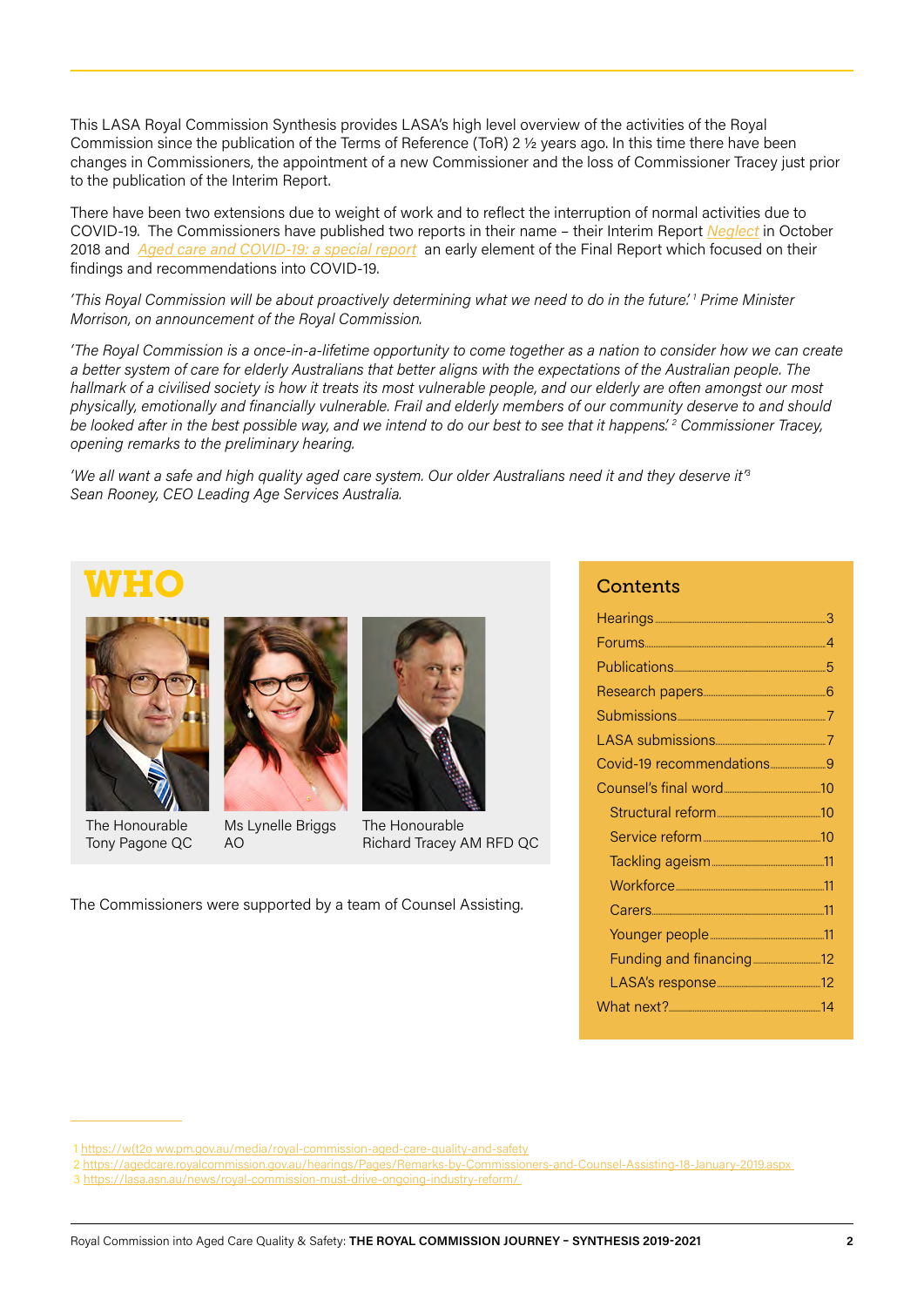## WHY

The Royal Commission was announced by the Prime Minister in September 2018 in response to a number of high profile instances of failures of care, with the Department of Health suspending almost one aged care service per month during the previous 15 months and an increasing number of residential homes under sanction to improve their care. The Prime Minister also wanted to examine the issue of younger people living in residential aged care and to ensure the nation is well prepared for the increase in demand set to occur in the next decade as the large 'baby boomer' generation needs more support from the aged care system.

Since the announcement of the rationale behind a Royal Commission inquiry the stress facing aged care service users such as long waits for access to home care, the importance of quality and safety as demonstrated through the devastating effects of COVID-19 in residential care and the concomitant pressure on providers to maintain and sustain their operations have only exacerbated. The urgency of transformation in aged care is now critical.

### WHAT has happened

The Royal Commission has held:<sup>4</sup>

**23 hearings** – these have adapted to emerging issues such as Earle Haven and COVID-19 They have converted from a traditional face to face approach to engagement, driven by a commitment to ensure that hearings and activities occurred in all capital cities and a range of other regional centres to a virtual, COVID-19 safe approach to public activities.

| <b>Preliminary Hearing</b>                                                                                                                                                                                                    | <b>18 January 2019</b>     |
|-------------------------------------------------------------------------------------------------------------------------------------------------------------------------------------------------------------------------------|----------------------------|
| Perspectives on the aged care system as it presently exists                                                                                                                                                                   | 11-13; 18-22 February 2019 |
| <b>Aged Care in the Home</b>                                                                                                                                                                                                  | 18-22 March 2019           |
| Dementia care and residential care                                                                                                                                                                                            | 6-8; 13-17 May 2019        |
| <b>Access and inclusion</b>                                                                                                                                                                                                   | 17-19 June 2019            |
| <b>Person-centred care</b>                                                                                                                                                                                                    | 24-28 June 2019            |
| <b>Access to aged care and clinical care</b>                                                                                                                                                                                  | 8-12; 15-17 July 2019      |
| <b>Carers for older Australians</b>                                                                                                                                                                                           | 29 - 31 July 2019          |
| <b>Regulation in aged care</b>                                                                                                                                                                                                | 5-9 August 2019            |
| Younger people in residential aged care                                                                                                                                                                                       | 9-11 and 13 September 2019 |
| <b>Diversity in aged care</b>                                                                                                                                                                                                 | 7-11 October 2019          |
| <b>Aged Care Workforce</b>                                                                                                                                                                                                    | 14-18 October 2019         |
| <b>Provision of aged care in regional areas</b>                                                                                                                                                                               | 4-6 November 2019          |
| <b>Aged care operations of selected providers</b>                                                                                                                                                                             | 11-15 November 2019        |
| Interfaces between the aged care and the health care systems                                                                                                                                                                  | 9-13 December 2019         |
| The future of the aged care workforce                                                                                                                                                                                         | 21 February 2020           |
| <b>Future aged care program design</b>                                                                                                                                                                                        | <b>4 March 2020</b>        |
| and the second control of the second second and the second second second to the second second and second the second second second and second second second and second second second second second second second second second |                            |

Hearings were temporarily suspended due to COVID-19; on resumption they were characterised by Counsel presenting a number of propositions for the future which were tested with witnesses

| Mental health, oral health and allied health care   | 15-17 July 2020              |
|-----------------------------------------------------|------------------------------|
| The response to COVID-19 in aged care               | 10-13 August 2020            |
| <b>Accommodation</b>                                | 13-14 August 2020            |
| Home care                                           | 31 August - 2 September 2020 |
| <b>Funding, financing and prudential regulation</b> | 14-22 September 2020         |
| <b>Counsel Assisting's final submissions</b>        | 22-23 October 2020           |

[4. https://agedcare.royalcommission.gov.au/hearings-and-workshops](https://agedcare.royalcommission.gov.au/hearings-and-workshops)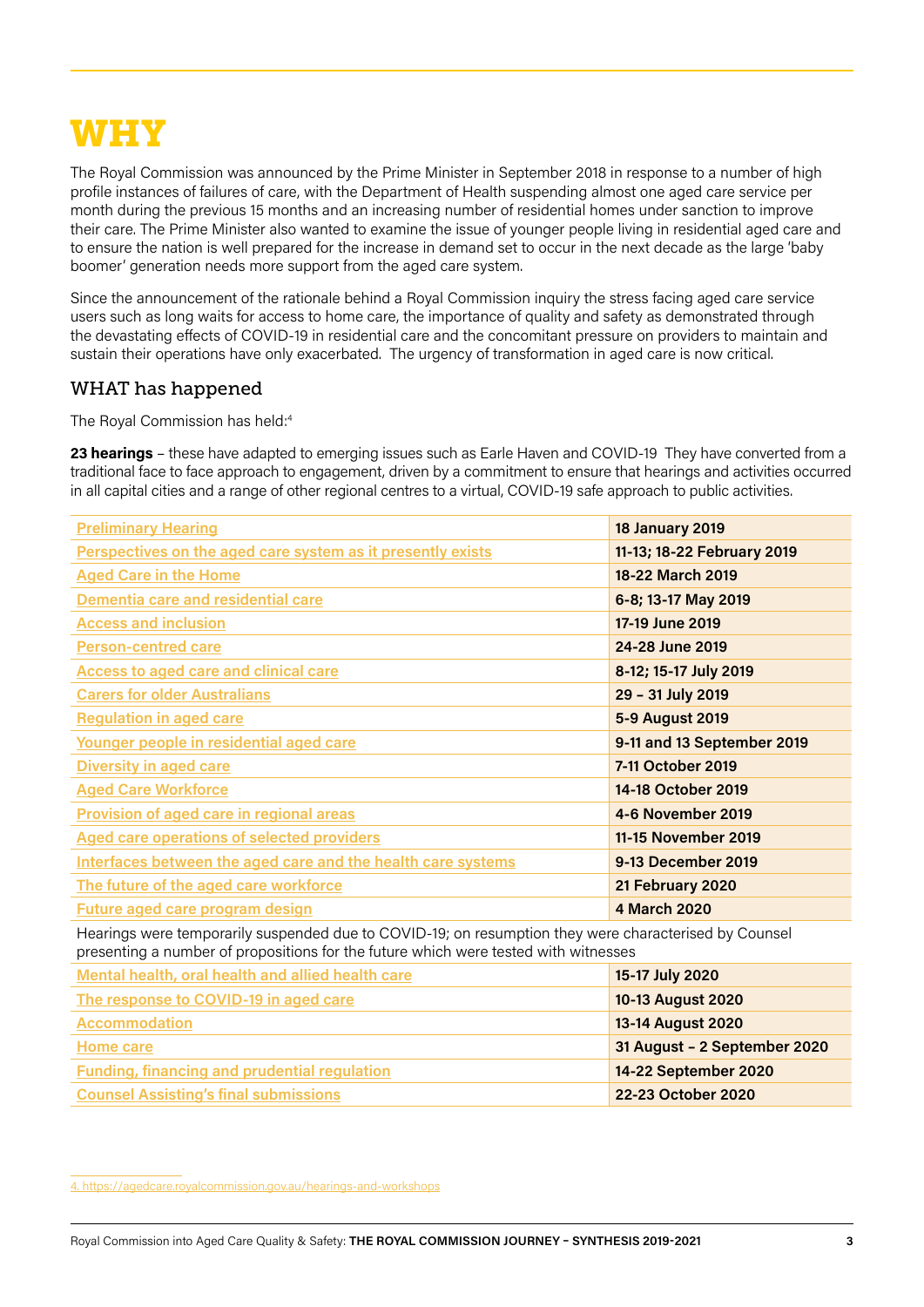**2 workshops** which included less formal discussions across Counsel and witnesses:

| <b>Redesign of the aged care system</b>    | 10-11 February 2020 |
|--------------------------------------------|---------------------|
| <b>Research, innovation and technology</b> | 16-17 March 2020    |

During this time LASA produced 98 hearing summaries capturing the key details of the day and delivered to Members.

#### **10 Community Forums** and **Two Community meetings**

Forums were a less formal opportunity for members of the public to hear about the work of the Commission, to offer their ideas on the challenges and strengths of aged care and to propose ideas for improvement. There were limits to media reporting.

Through the forums information emerged on Commissioners' thinking, including the scope of inquiry (policy not misconduct) and the future plans of the inquiry.

These were predominantly attended by Commissioner Briggs.

Community meetings were held in regional areas ahead of hearings in the area. At community meetings, local members of the public were invited to discuss the strengths, challenges and opportunities to improve aged care in regional areas.

| <b>Bankstown</b>          | 1 March 2019           | <b>NSW</b> |
|---------------------------|------------------------|------------|
| <b>Bendigo</b>            | 5 March 2019           | <b>VIC</b> |
| <b>Wollongong</b>         | 13 March 2019          | <b>NSW</b> |
| <b>West Melbourne</b>     | 3 May 2019             | <b>VIC</b> |
| <b>Broome</b>             | 19 June 2019           | <b>WA</b>  |
| <b>Townsville</b>         | 18 July 2019           | <b>QLD</b> |
| <b>Adelaide</b>           | 12 August 2019         | <b>SA</b>  |
| <b>Brisbane</b>           | 19 August 2019         | <b>QLD</b> |
| Rockhampton               | <b>20 August 2019</b>  | <b>QLD</b> |
| <b>Launceston</b>         | 3 October 2019         | <b>TAS</b> |
| <b>Community meetings</b> |                        |            |
| <b>Dubbo</b>              | 16 - 18 September 2019 | <b>NSW</b> |
| <b>Mudgee</b>             | 17 - 17 September 2019 | <b>NSW</b> |

**22 site visits:** These were private visits by the Commissioners and their teams and are designed to provide a broad context for the variety of ways in which services are delivered.

Compiled a suite of case studies which were captured in **[Volume 2](https://agedcare.royalcommission.gov.au/publications/interim-report-volume-2)** of the Interim Report. The details of Counsel's proposals and witness responses are captured in the **[searchable document library](https://agedcare.royalcommission.gov.au/hearings/document-library)** on the Royal Commission's webpage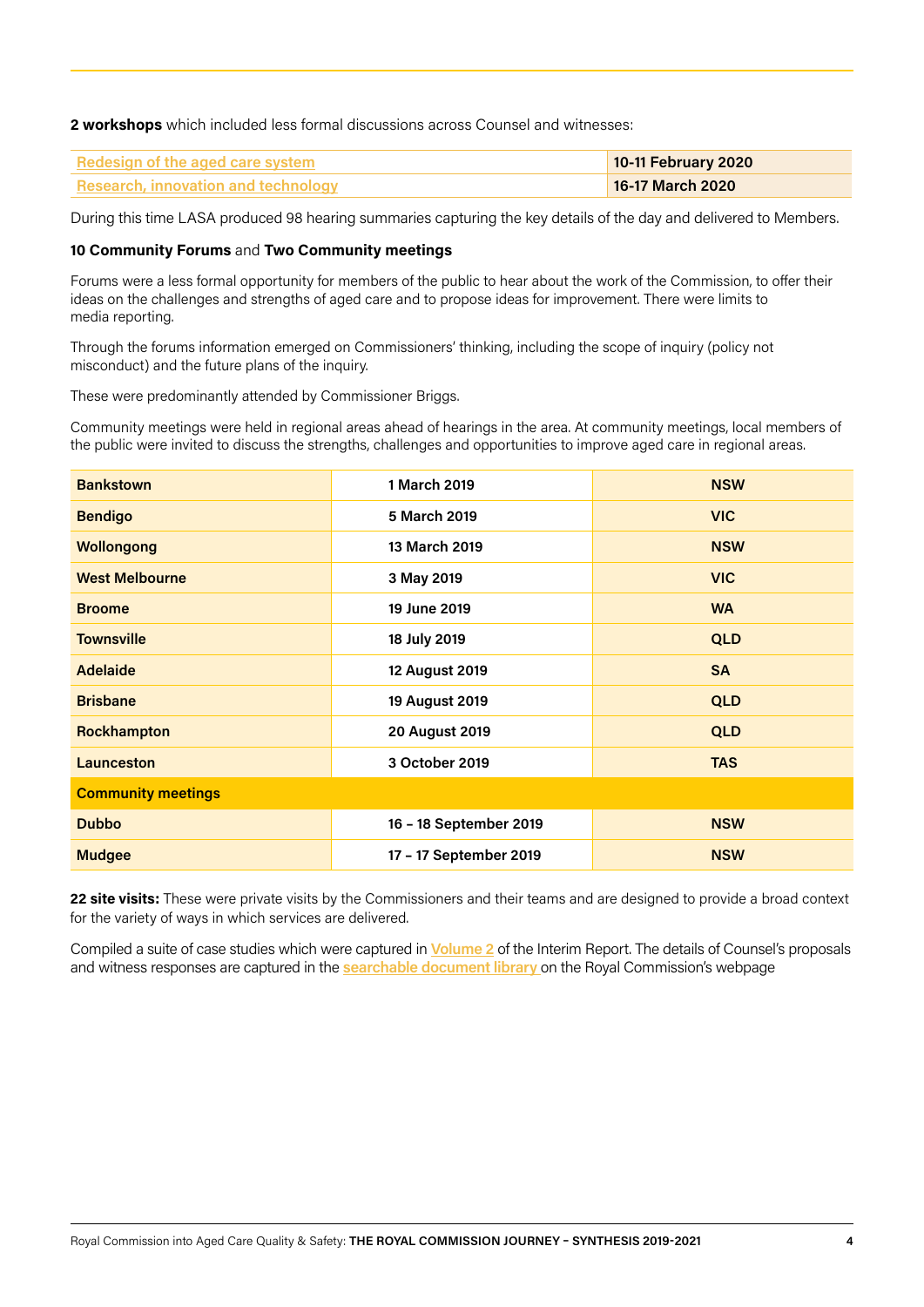## PUBLICATIONS

**[Neglect](https://agedcare.royalcommission.gov.au/publications/interim-report)** – their Interim Report

**[Aged care and COVID-19: a special report](https://agedcare.royalcommission.gov.au/publications/aged-care-and-covid-19-special-report)**





8 background papers which were often published at the time of a topic based hearing.

**[Background Paper 1 - Navigating the maze: an overview of Australia's current aged care system](https://agedcare.royalcommission.gov.au/publications/background-paper-1-navigating-maze-overview-australias-current-aged-care-system)** 

**[Background Paper 2 - Medium- and long-term pressures on the system: the changing demographics and](https://agedcare.royalcommission.gov.au/publications/background-paper-2-medium-and-long-term-pressures-system-changing-demographics-and-dynamics-aged-care)  [dynamics of aged care](https://agedcare.royalcommission.gov.au/publications/background-paper-2-medium-and-long-term-pressures-system-changing-demographics-and-dynamics-aged-care)**

**[Background Paper 3 - Dementia in Australia: nature, prevalence and care](https://agedcare.royalcommission.gov.au/publications/background-paper-3-dementia-australia-nature-prevalence-and-care)**

**[Background Paper 4 - Restrictive practices in residential aged care in Australia](https://agedcare.royalcommission.gov.au/publications/background-paper-4-restrictive-practices-residential-aged-care-australia)**

**[Background Paper 5 - Advance care planning in Australia](https://agedcare.royalcommission.gov.au/publications/background-paper-5-advance-care-planning-australia)**

**[Background Paper 6 - Carers of older Australians](https://agedcare.royalcommission.gov.au/publications/background-paper-6-carers-older-australians)**

**[Background Paper 7 - Legislative framework for Aged Care Quality and Safety regulation](https://agedcare.royalcommission.gov.au/publications/background-paper-7-legislative-framework-aged-care-quality-and-safety-regulation)**

**[Background Paper 8 – A History of Aged Care Reviews](https://agedcare.royalcommission.gov.au/publications/background-paper-8-history-aged-care-reviews)**

## Consultation and proposition papers on which they sought formal comment and submissions

**[Consultation Paper 1 – Aged care program redesign: Services for the future](https://agedcare.royalcommission.gov.au/publications/consultation-paper-1-aged-care-program-redesign-services-future)**

**[Consultation paper 2 - Financing Aged Care](https://agedcare.royalcommission.gov.au/publications/consultation-paper-2-financing-aged-care)**

**[Counsel Assisting's submissions on workforce](https://agedcare.royalcommission.gov.au/publications/counsel-assistings-submissions-workforce)**

**[Counsel Assisting's submissions on Program redesign](https://agedcare.royalcommission.gov.au/publications/counsel-assistings-submissions-program-redesign)**

**[Research, innovation and technology - workshop propositions](https://agedcare.royalcommission.gov.au/publications/research-innovation-and-technology-workshop-propositions)**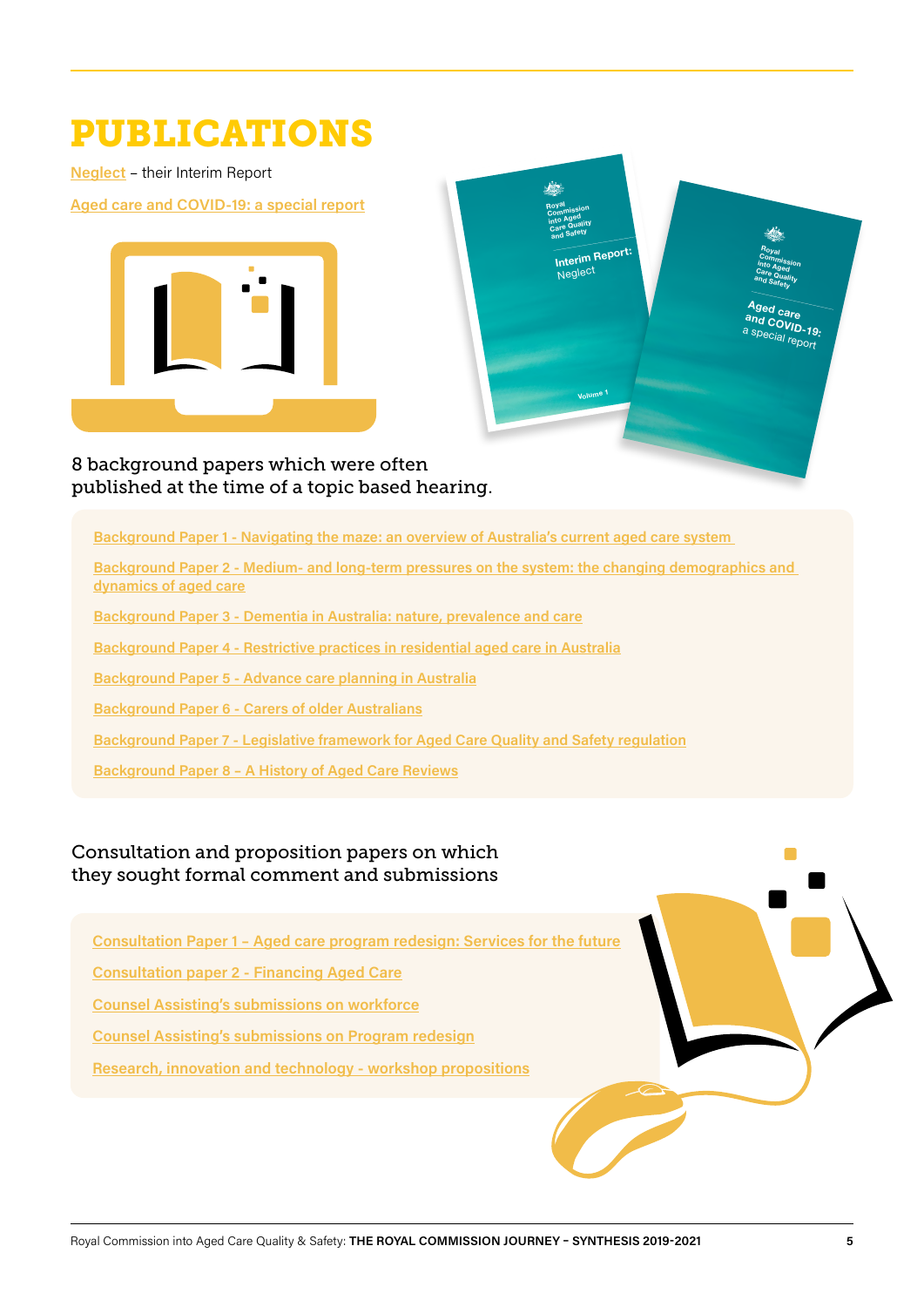20 research papers have been published throughout the course of the Commission. These have been notified to Members through the 118 regular Member Updates that have been shared, with commentary about the LASA view on each as required.



**[Research Paper 1 – How Australian residential aged care staffing levels compare with international and](https://agedcare.royalcommission.gov.au/publications/research-paper-1-how-australian-residential-aged-care-staffing-levels-compare-international-and-national-benchmarks)  [national benchmarks](https://agedcare.royalcommission.gov.au/publications/research-paper-1-how-australian-residential-aged-care-staffing-levels-compare-international-and-national-benchmarks) [Research Paper 2 – Review of International Systems of Long-term Care of Older People](https://agedcare.royalcommission.gov.au/publications/research-paper-2-review-international-systems-long-term-care-older-people)**

**[Research Paper 3 – Review of Innovative Models of Aged Care](https://agedcare.royalcommission.gov.au/publications/research-paper-3-review-innovative-models-aged-care)**

**[Research Paper 4 – What Australians think of Ageing and Aged Care](https://agedcare.royalcommission.gov.au/publications/research-paper-4-what-australians-think-ageing-and-aged-care)**

**[Research Paper 5 - They look after you, you look after them: Community attitudes to ageing and aged care](https://agedcare.royalcommission.gov.au/publications/research-paper-5-they-look-after-you-you-look-after-them-community-attitudes-ageing-and-aged-care)**

**[Research Paper 6 – Australia's aged care system: assessing the views and preferences of the general](https://agedcare.royalcommission.gov.au/publications/research-paper-6-australias-aged-care-system-assessing-views-and-preferences-general-public-quality-care-and-future-funding)  [public for quality of care and future funding](https://agedcare.royalcommission.gov.au/publications/research-paper-6-australias-aged-care-system-assessing-views-and-preferences-general-public-quality-care-and-future-funding)**

**[Research Paper 7 - Models of Integrated Care, Health and Housing](https://agedcare.royalcommission.gov.au/publications/research-paper-7-models-integrated-care-health-and-housing)**

**[Research Paper 8 - International and National Quality and Safety Indicators for Aged Care](https://agedcare.royalcommission.gov.au/publications/research-paper-8-international-and-national-quality-and-safety-indicators-aged-care)**

**[Research Paper 9 - The cost of residential aged care](https://agedcare.royalcommission.gov.au/publications/research-paper-9-cost-residential-aged-care)**

**[Research Paper 10 - Technical mapping between ACFI and AN-ACC](https://agedcare.royalcommission.gov.au/publications/research-paper-10-technical-mapping-between-acfi-and-acc)**

**[Research Paper 11 – Aged care reform: projecting future impacts](https://agedcare.royalcommission.gov.au/publications/research-paper-11-aged-care-reform-projecting-future-impacts)**

**[Research Paper 12 – Report on the profitability and viability of the Australian aged care industry](https://agedcare.royalcommission.gov.au/publications/research-paper-12-report-profitability-and-viability-australian-aged-care-industry)**

**[Research Paper 13 – Inside the system: aged care residents' perspectives](https://agedcare.royalcommission.gov.au/publications/research-paper-13-inside-system-aged-care-residents-perspectives)**

**[Research Paper 14 – Inside the system: home and respite care clients' perspectives](https://agedcare.royalcommission.gov.au/publications/research-paper-14-inside-system-home-and-respite-care-clients-perspectives)**

**[Research Paper 15 – Residential Care Quality Indicator Profile](https://agedcare.royalcommission.gov.au/publications/research-paper-15-residential-care-quality-indicator-profile)**

**[Research Paper 16 – How far do people move to access aged care?](https://agedcare.royalcommission.gov.au/publications/research-paper-16-how-far-do-people-move-access-aged-care)**

**[Research Paper 17 – Experimental Estimates of the Prevalence of Elder Abuse in Australian Aged Care Facilities](https://agedcare.royalcommission.gov.au/publications/research-paper-17-experimental-estimates-prevalence-elder-abuse-australian-aged-care-facilities)**

**[Research Paper 18 – Hospitalisations in Australian Aged Care: 2014/15–2018/19](https://agedcare.royalcommission.gov.au/publications/research-paper-18-hospitalisations-australian-aged-care-201415-201819)**

**[Research Paper 19 – Does the quality of residential aged care vary with residents' financial means?](https://agedcare.royalcommission.gov.au/publications/research-paper-19-does-quality-residential-aged-care-vary-residents-financial-means)**

**[Research Paper 20 – The quality of care experience and community expectations](https://agedcare.royalcommission.gov.au/publications/research-paper-20-quality-care-experience-and-community-expectations)**

**The Royal Commission also collated a reference library of related publications which were used as reference points throughout their inquiry.<https://agedcare.royalcommission.gov.au/publications/related-publications>**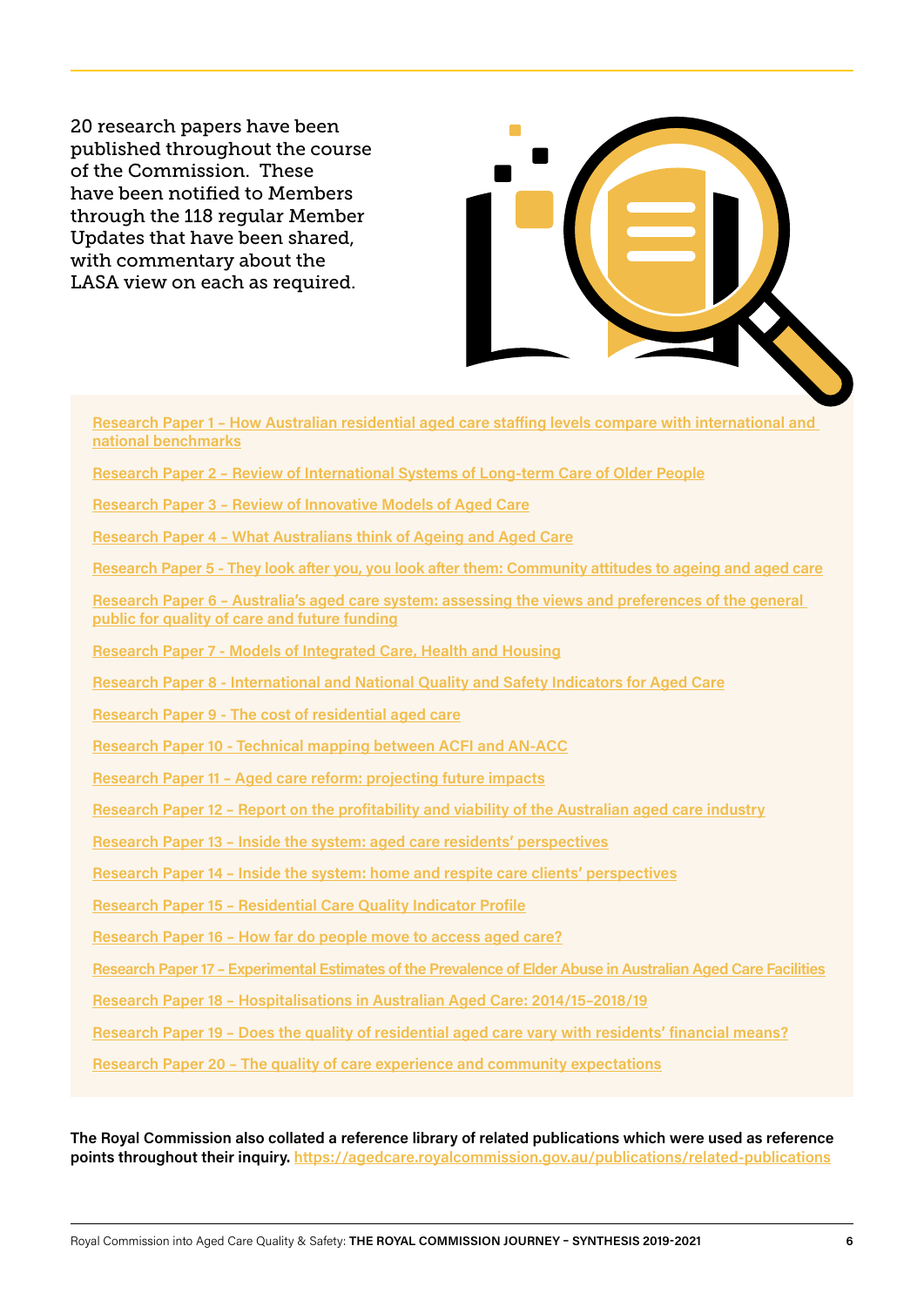Miscellaneous papers were also published and included other evidence to which Counsel referred or proposed recommendations which were to be put to the Commissioners to make in their Final Report

**[The required return for aged care service providers](https://agedcare.royalcommission.gov.au/publications/required-return-aged-care-service-providers) [Capital financing for residential aged care: Call for submissions](https://agedcare.royalcommission.gov.au/publications/capital-financing-residential-aged-care-call-submissions) [ICT Strategy and Architecture Report](https://agedcare.royalcommission.gov.au/publications/ict-strategy-and-architecture-report)**

By 31 July 2020 they had received 10,144 submissions, taken 6,729 calls to their information line and have published submissions against specific topics.

**[Diversity in aged care submissions](http://Diversity in aged care submissions) [Consultation Paper 1 submissions](https://agedcare.royalcommission.gov.au/submissions/read-published-submissions/consultation-paper-1-submissions)**

**[Consultation Paper 2 submissions](https://agedcare.royalcommission.gov.au/submissions/read-published-submissions/consultation-paper-2-submissions)**

**[Workforce submissions](https://agedcare.royalcommission.gov.au/submissions/read-published-submissions/workforce-submissions)**

**[System governance submissions](https://agedcare.royalcommission.gov.au/submissions/read-published-submissions/system-governance-submissions)**

**[Program design submissions](https://agedcare.royalcommission.gov.au/submissions/read-published-submissions/program-design-submissions)**

**[Capital Financing Submissions](https://agedcare.royalcommission.gov.au/submissions/read-published-submissions/capital-financing-submissions)**

**[COVID-19 submissions](https://agedcare.royalcommission.gov.au/submissions/read-published-submissions/covid-19-submissions)**

**[Responses to Counsel Assisting's Final Submissions](https://agedcare.royalcommission.gov.au/submissions/read-published-submissions/responses-counsel-assistings-final-submissions)**

**A month by month library of more general submissions has been published [https://agedcare.royalcommission.](https://agedcare.royalcommission.gov.au/submissions/read-published-submissions/read-general-submissions) [gov.au/submissions/read-published-submissions/read-general-submissions](https://agedcare.royalcommission.gov.au/submissions/read-published-submissions/read-general-submissions)**

The Commission reserves the right not to publish submissions or to redact information within a submission. This includes circumstances where there are privacy concerns about the information included.

# SUBMISSIONS MADE BY LASA

**[Capital Financing submission](https://agedcare.royalcommission.gov.au/media/29727) [System Governance submission](https://agedcare.royalcommission.gov.au/media/28875) [Program Design submission](https://agedcare.royalcommission.gov.au/media/28648) [Workforce submission](https://agedcare.royalcommission.gov.au/media/27220) [Consultation Paper 1: Redesign of the aged care system submission](https://agedcare.royalcommission.gov.au/media/26658) [Consultation Paper 2: Financing submission](https://agedcare.royalcommission.gov.au/media/28179) [LASA's response to Counsel Assisting's Final Submissions](https://agedcare.royalcommission.gov.au/media/30412)**

LASA made a number of other submissions on residential and dementia care, home care, *innov*AGEING and NextGen which have not yet been added to the Royal Commission's webpage.

There have been over 660 witnesses. In the period leading up to the Interim report the focus leant towards the experience of care recipients and their carers as well as the providers and staff involved in their care, particularly through the use of case studies.

Following the Interim Report there was a shift in the type of witnesses with an increase in experts and academics. Consistently there has been high representation of Commonwealth and Government agencies and in the final period there has been an increase in provider representation. (See below).

LASA staff giving evidence at hearings or workshops included the LASA CEO, Sean Rooney and the (former) Employee Relations Manager Jenna Field. Informal discussions have also been held with representatives from *innov*AGEING and NextGen further to requests for information by Royal Commission staff.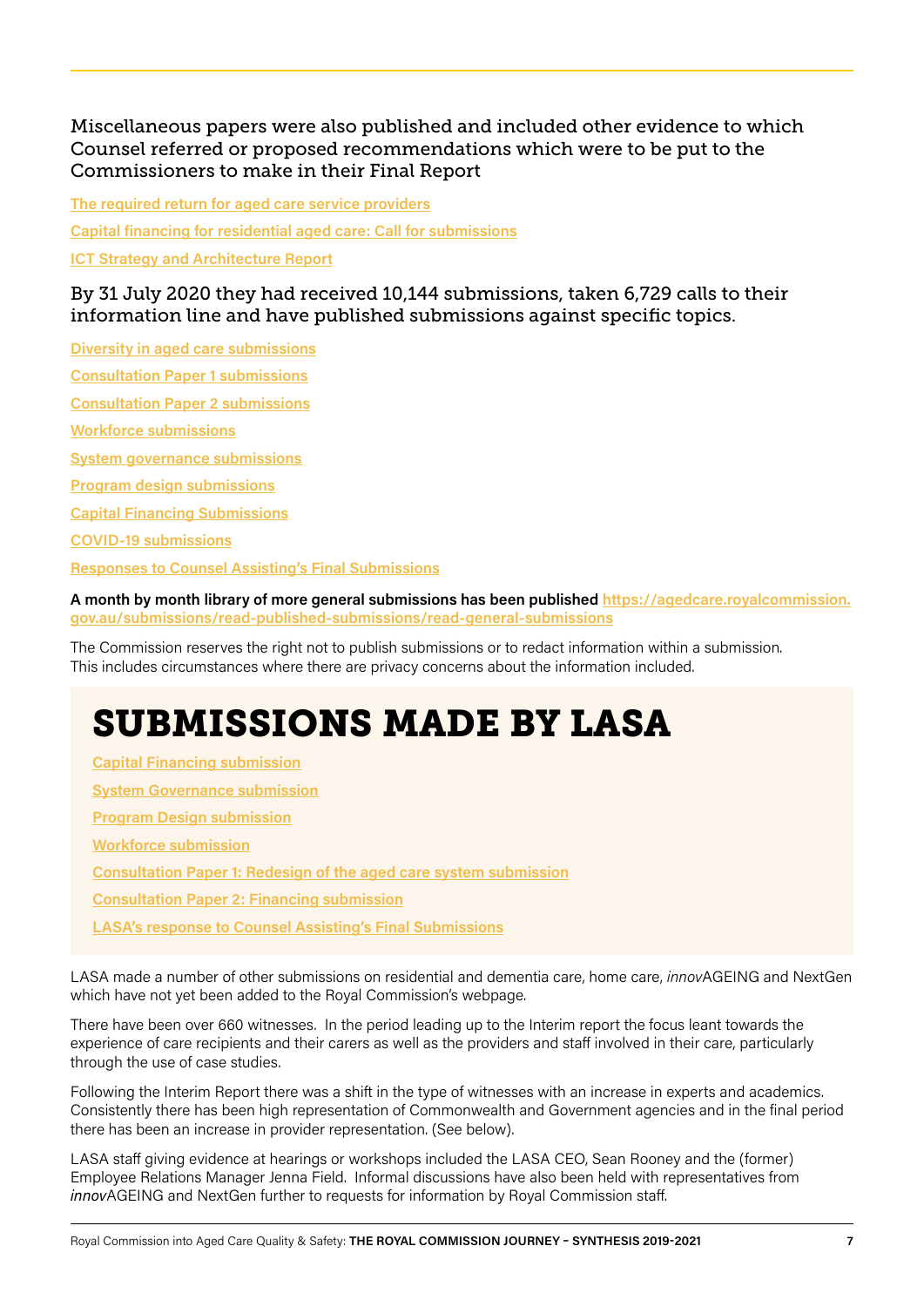



### WHAT have they said

**[Neglect](https://agedcare.royalcommission.gov.au/publications/interim-report)** – their Interim Report which called for urgent action by Government:

- $\blacksquare$  to provide more Home Care Packages to reduce the waiting list for higher level care at home
- to respond to the significant over-reliance on chemical restraint in aged care, including through the seventh Community Pharmacy Agreement
- to stop the flow of younger people with disability going into aged care, and expediting the process of getting those younger people who are already in aged care out.

In response, Government released more home are packages and reinvigorated it's planned approach to younger people in residential aged care.

**[Aged care and COVID-19: a special report](https://agedcare.royalcommission.gov.au/publications/aged-care-and-covid-19-special-report)** also made a series of recommendations:

The first recommendations of the Royal Commission was that a report should be presented to Parliament on the response of Government by 1 December. A summary of the responses to the recommendations is provided below.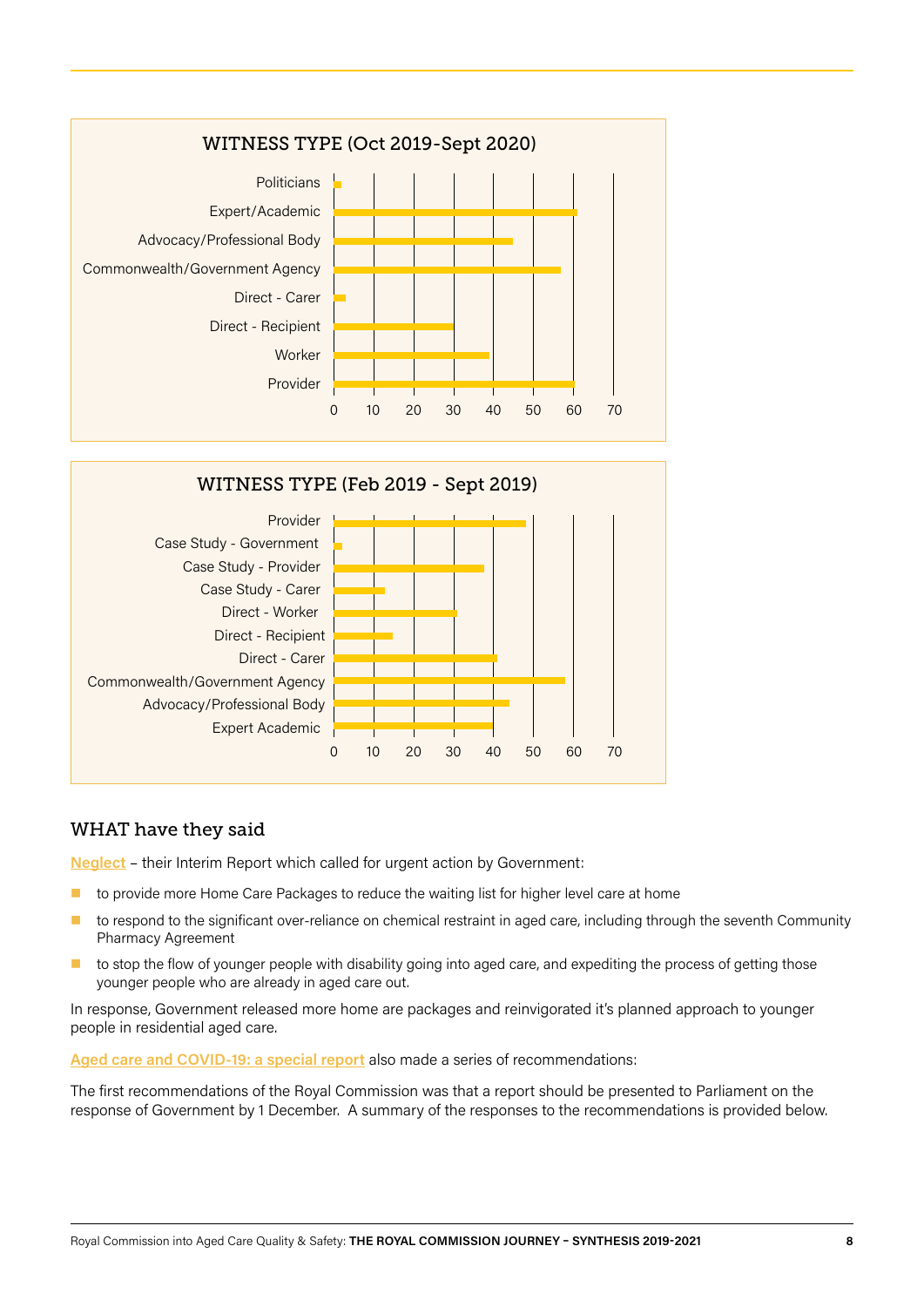The full detail can be found at **[Australian Government Implementation Progress Report on the Royal](https://www.health.gov.au/resources/publications/australian-government-implementation-progress-report-on-the-royal-commission-into-aged-care-quality-and-safety-report-aged-care-and-covid-19-a-special-report)  [Commission into Aged Care Quality and Safety report: Aged Care and COVID-19: a special report](https://www.health.gov.au/resources/publications/australian-government-implementation-progress-report-on-the-royal-commission-into-aged-care-quality-and-safety-report-aged-care-and-covid-19-a-special-report)** which outlines the measures the Government has put in place to respond to the five other recommendations of the Royal Commission.

**Recommendation 2: The Australian Government should immediately fund providers that apply for funding to ensure there are adequate staff available to allow continued visits to people living in residential aged care by their families and friends.**

Government response: Accepted and delivered.

Government relies upon the funding already delivered into aged care through the various COVID payments to demonstrate that this activity has been delivered.

**Recommendation 3: The Australian Government should urgently create Medicare Benefits Schedule items to increase the provision of allied health services, including mental health services, to people in aged care during the pandemic. Any barriers, whether real or perceived, to allied health professionals being able to enter residential aged care facilities should be removed unless justified on genuine public health grounds.**

Government response: Accepted and will commence from 10 December. Two new MBS item numbers will be established for mental health and allied health services for residential aged care residents. Funds will also be provided to primary health networks for in reach group re-ablement programs.

#### **Recommendation 4: The Australian Government should establish a national aged care plan for COVID-19 through the National Cabinet in consultation with the aged care sector**

Government response: Accepted and delivered.

The Government has published the **[Updated national COVID-19 Aged Care Plan \(7th Edition\)](https://www.health.gov.au/resources/publications/updated-national-covid-19-aged-care-plan-7th-edition)**

Aged Care Advisory Group is established and was made permanent on 1 October.

Protocols continue to be developed with states and territories, including arrangements for the stand up on response centres within 48 hours: **[A Commonwealth, state and territory plan to boost aged care preparedness for a rapid](https://www.health.gov.au/resources/publications/a-commonwealth-state-and-territory-plan-to-boost-aged-care-preparedness-for-a-rapid-emergency-response-to-covid-19)  [emergency response to COVID-19](https://www.health.gov.au/resources/publications/a-commonwealth-state-and-territory-plan-to-boost-aged-care-preparedness-for-a-rapid-emergency-response-to-covid-19)**

Visitation recommendations are encompassed in the new tiers of escalation and revised Visitor Access Code

Hospital in the Home recommendations have been captured in the National Plan, noting that the best response to each situation should be determined and implemented on a case by case basis.

Outbreak reviews includes the four already commissioned reviews into outbreaks, as well as a further national review to examine lessons learnt from the management of outbreaks and to identify critical success factors. This is expected to be completed by the end of March 2021.

#### **Recommendation 5: All residential aged care homes should have one or more trained infection control officers as a condition of accreditation. The training requirements for these officers should be set by the aged care advisory body we propose.**

Government response: Accepted and completed/in progress

Government draws attention to the funding from COVID supplements and the recently published requirements for the establishment, training and reporting on IPC leads. It notes that these will be monitored by the Aged Care Quality and Safety Commission through assessment, specifically against Standard 3

#### **Recommendation 6: The Australian Government should arrange with the States and Territories to deploy accredited infection prevention and control experts into residential aged care homes to provide training, assist with the preparation of outbreak management plans and assist with outbreaks.**

Government response: Accepted and in progress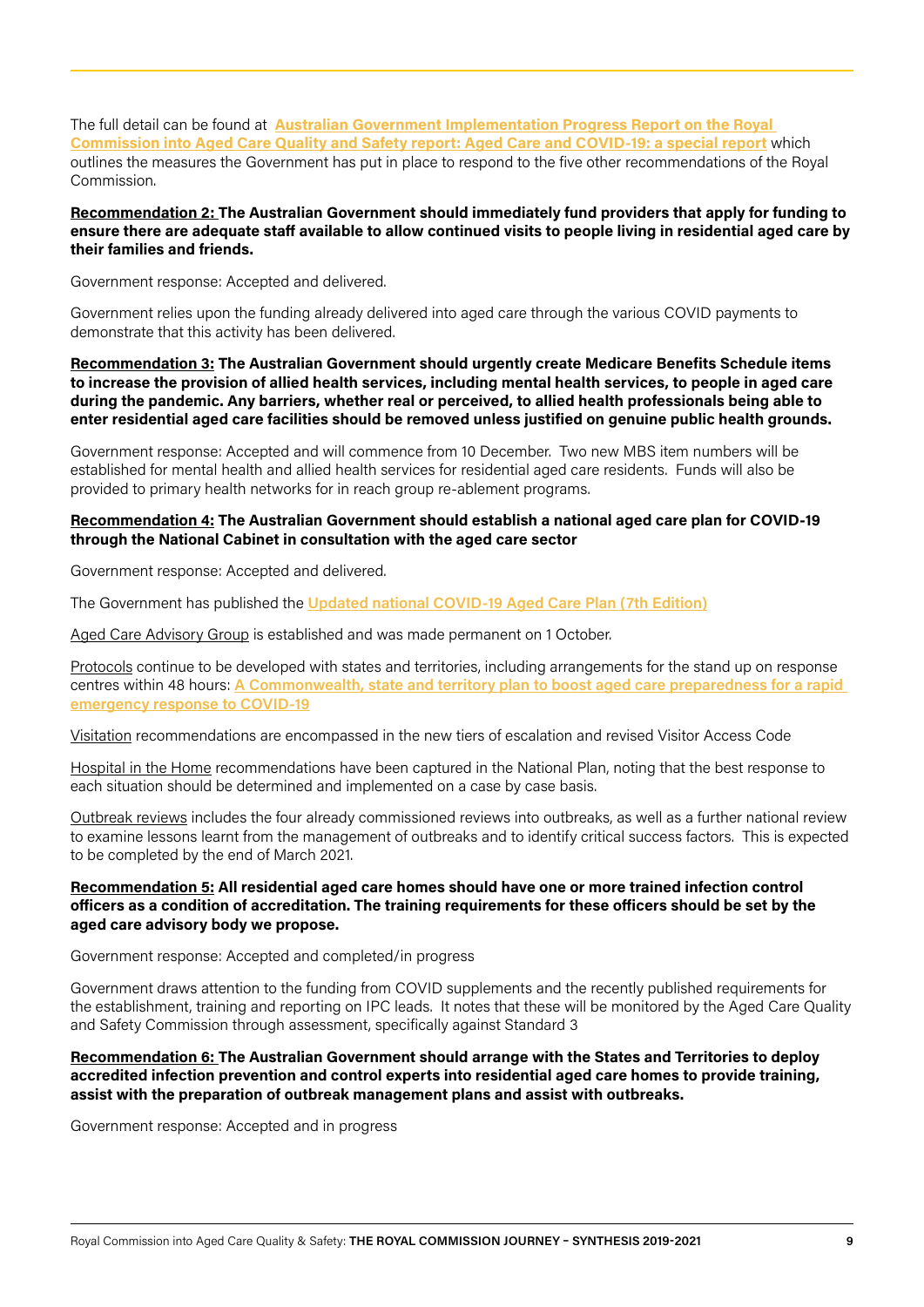The Government notes it will increase its contribution under the National Partnership on COVID-19 Response from 50 to 100 per cent for activity by the states to support aged care services, particularly infection and prevention control (IPC) training, and co-ordinated preparedness and response. The Commonwealth is also working collaboratively with jurisdictions to continue to support preparedness and response. It notes the work of the ACQSC to review preparedness and response regarding IPC.

## COUNSEL'S FINAL WORD

During the **[Final Hearing](https://agedcare.royalcommission.gov.au/hearings-and-workshops/final-hearing)** Counsel Assisting put forward 124 recommendations in **[Counsel Assisting's Final](https://agedcare.royalcommission.gov.au/media/29099)  [Submissions](https://agedcare.royalcommission.gov.au/media/29099)** and an ambitious time line **[Counsel Assisting's Final Submissions Annexure](https://agedcare.royalcommission.gov.au/media/29102)** on which they sought submission and commentary. Responses to these have also now been published by the **[Responses to Counsel](https://agedcare.royalcommission.gov.au/submissions/read-published-submissions/responses-counsel-assistings-final-submissions)  [Assisting's Final Submissions](https://agedcare.royalcommission.gov.au/submissions/read-published-submissions/responses-counsel-assistings-final-submissions)**.

These are summarised and themed below:

## Structural reform

New Aged Care Act

Australian Aged Care Commission : independent statutory body to as system governor

Aged Care Pricing Authority: independent statutory body to ensure prices are determined independently with additional measures associated with establishment and role/function

Office of the Inspector-General of Aged Care with oversight of the Commission's performance

Aged Care Advisory Council to provide advice on aged care policy, service arrangements and performance of the aged care system to the Commission and Minister.

Planning based on need, not rationed and specifically for regional, rural and remote areas

Statutory duty of aged to care recipients for providers, with legislative amendment on provider governance and program to assistance improvements in governance

Australian Commission on Safety and Quality in Health and Aged Care, including urgent and then periodic review of the Quality Standards with wider enforcement powers

Dedicated Aged Care Research Council

Amendment of National Health Reform Agreement with statement of roles and responsibilities for aged care

Transition planning clearly developed with Implementation Unit and review of effectiveness requirements

### Service reform

Integrated long-term support and care for older people offering a comprehensive continuum of care, single assessment process, certainty of funding based on assessed need, care management planning, inclusion of allied health to residential care

Involvement all levels of government with a National Cabinet Reform committee on Ageing and older Australians

Meeting preferences to age in place, addressing the home care package waiting list, introduction of care finders

Enhanced individual advocacy arrangements

Improved date collection, aged care national minimum data set, benchmarking and analysis and enhanced quality indicators

Respite support program

Assistive technology and home modification program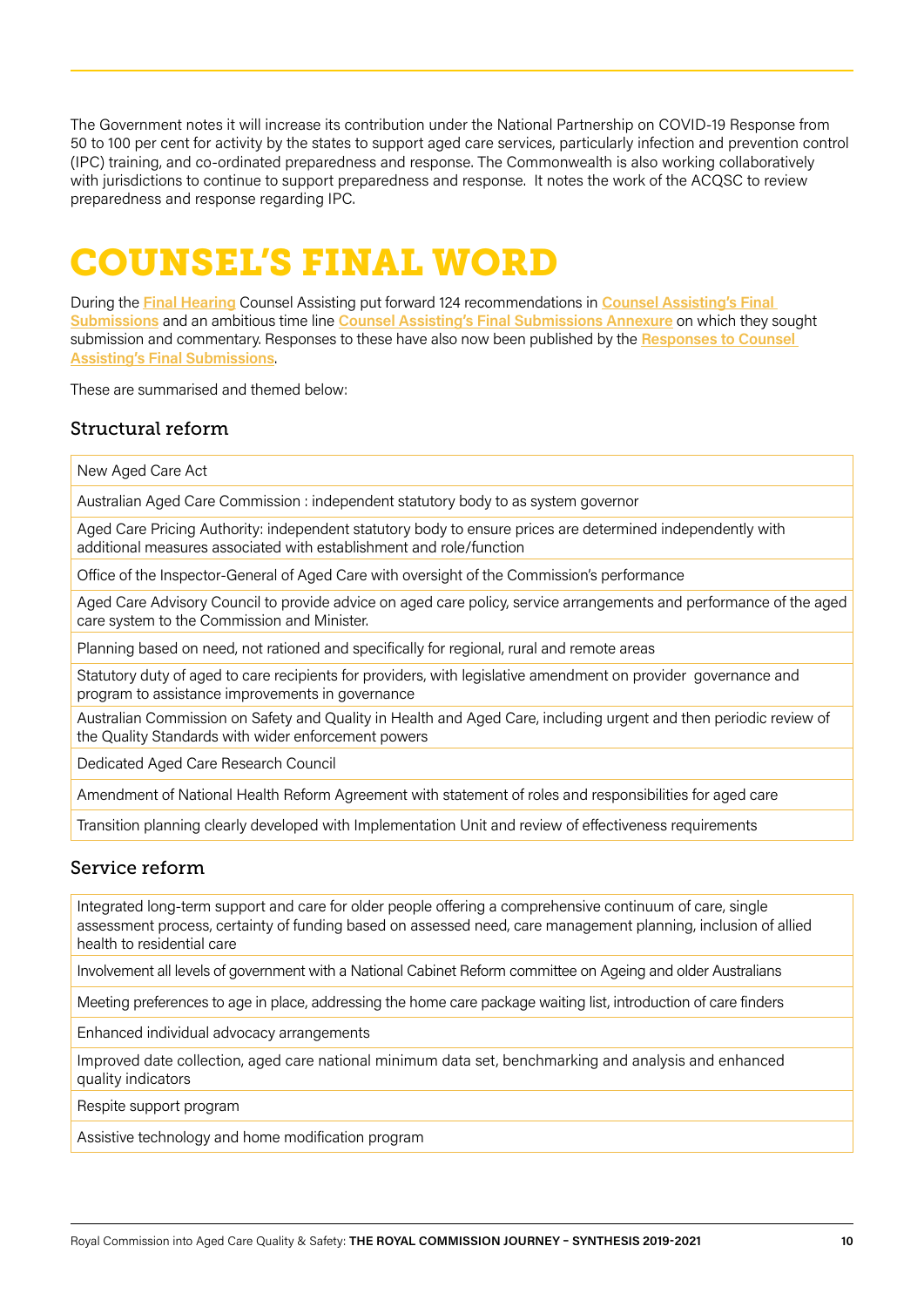Designing for diversity, including specific arrangements for Aboriginal and Torres Strait Islander people, introduction of required cultural safety training

Establishment of a dementia support pathway, with service adjustments, regulation of restraint use

Improve design of aged care accommodation, including grants for small home models

New primary care model to improve access to care, improved access to specialists, improved access to mental health services, dental care, increased access in regional and remote areas, access to specialist telehealth, increased access to medication review

Restricted prescription of antipsychotics

Improved transition between residential care and hospitals, including reporting, data sharing

Adoption of digital technology and My Health Record

Extension of Multi-Purpose services

Improved experience reporting, complaints management and protection for whistle-blowers

Introduction of graded assessment and performance ratings, expanded serious incident reporting

Improved approved provider arrangements and requirement for continuity suitability

### Tackling ageism

Improved public awareness of aged care

Social support program to prevent social isolation and loneliness

Equity for people with disability receiving aged care, with annual reporting to Parliament

### **Workforce**

Establish Aged Care Workforce Planning division at Department of Health

Strengthen capacity of the Aged Care Workforce Council

Work value case to increase wages

Review of educational courses to address skills gaps

Funding for teaching aged care programs

Minimum staff time standard for residential care and reporting of staffing hours

National personal care worker registration scheme and mandatory minimum qualification

### Carers

Improved support to informal carers

Establish Aged Care Volunteer Visitors Scheme

### Younger people in residential aged care

Mechanisms to achieve, monitor and report on progress towards commitments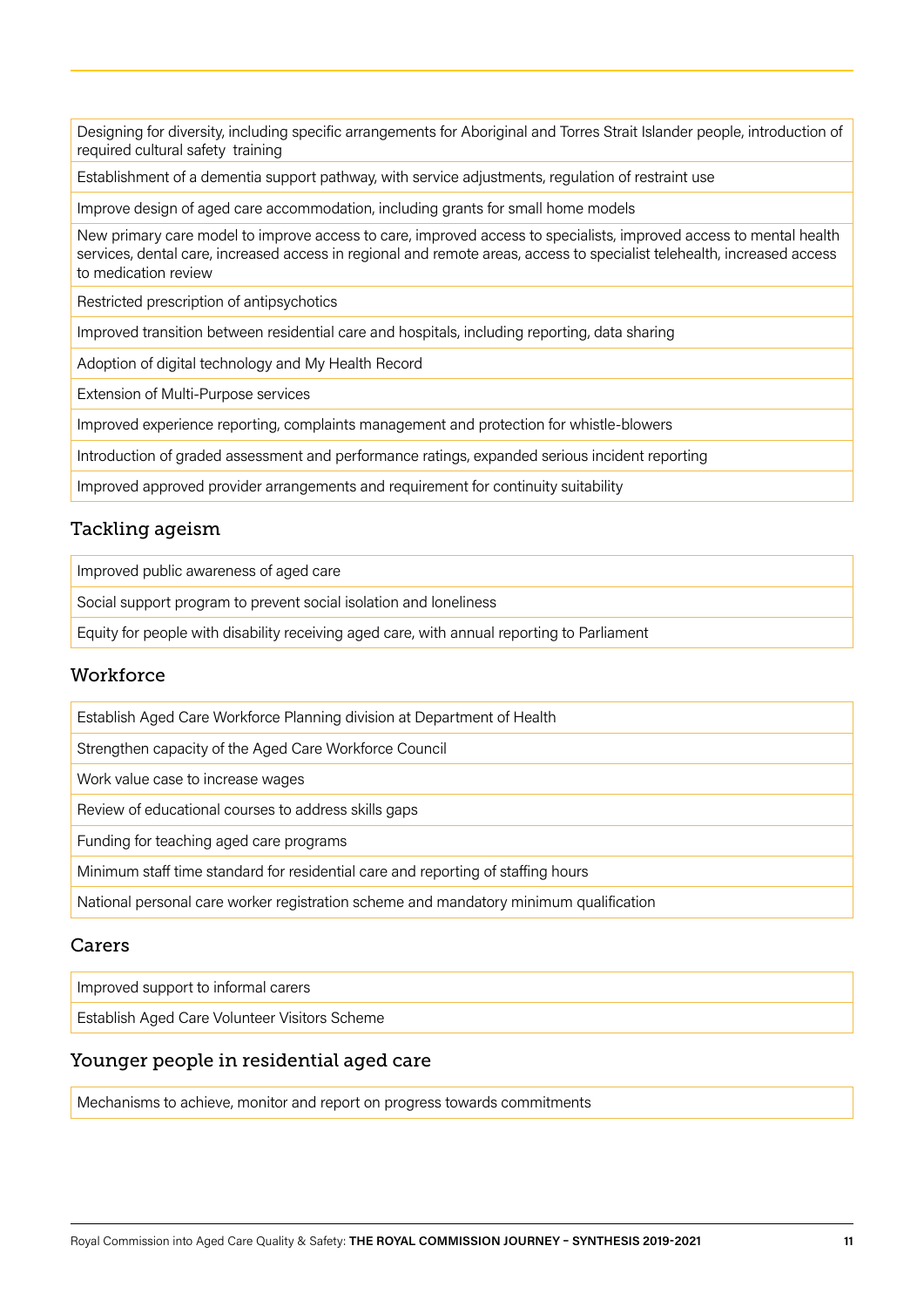## Funding and financing

Interim changes to indexation arrangements Immediate changes to Basic Daily Fee Amendments to viability supplement Immediate funding for education and training Casemix-adjusted activity based funding in residential aged care Maximum funding for home care to match that in residential aged care Funding to incentivise reablement in residential care Payments on accruals basis for home care and standardised statements Co-payments for social supports, assistive technology and home modifications Revision to fees for respite and care at home Costs of living to be determined by Pricing Authority for residential aged care Repeal of means tested daily care fee for residential care Reform of means testing for accommodation charges Aged Care Commission to be prudential regulator and establish prudential standards with liquidity and capital adequacy requirements and improved financial reporting requirements which include continuous disclosure

They also sought comments on previously presented matters identified in the hearings on workforce, program design and futher to consultations on capital financing and system governance:

- My Aged Care and an improved provider search function
- Care at home
- Allied health care
- **Norkforce: short term arrangements to increase wages**
- Direct employment of care workers
- **Informal carers: leave entitlement**
- $\blacksquare$  Financing
- **Capital financing**

At the Final Hearing Commissioner Briggs presented seven other topics or counter proposals:

- Aged care policy principles
- System design and governance
- **Program management**
- **Restraints**
- **Provider leadership and culture**
- **Research and data governance**
- Capital financing

**[LASA's response to these recommendations is contained in full here.](https://agedcare.royalcommission.gov.au/media/30411)**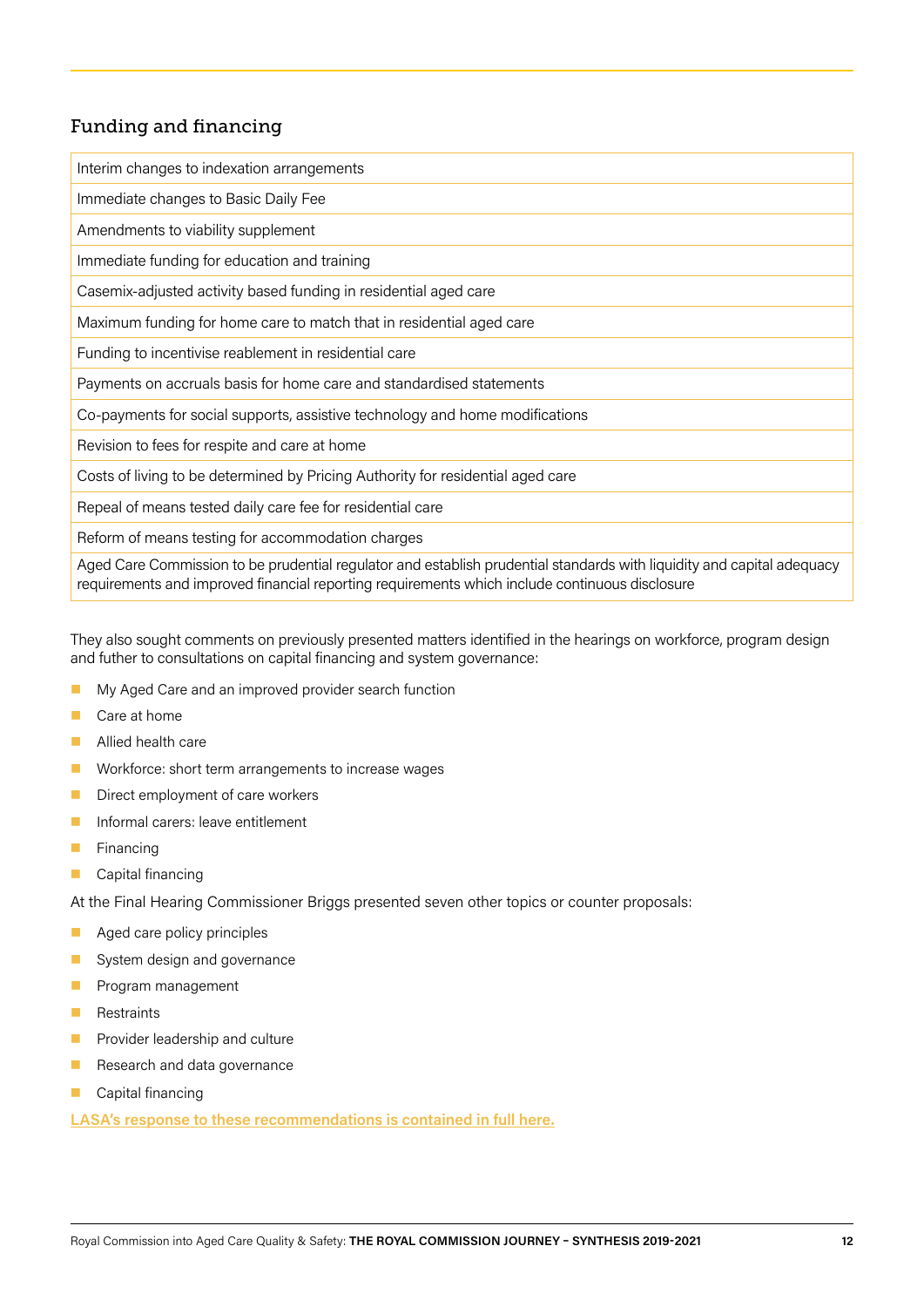## SO WHERE ARE WE NOW

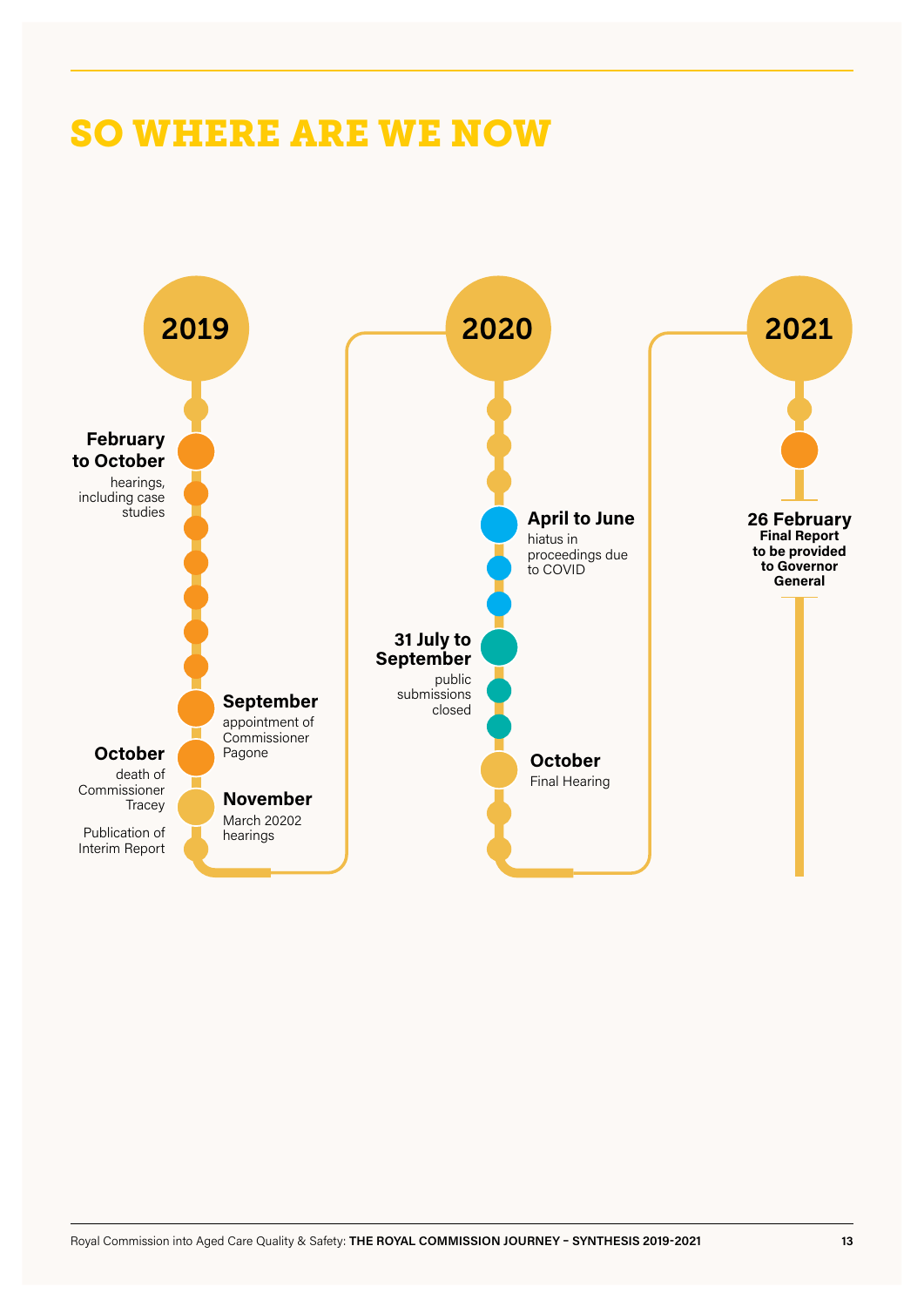# SO WHAT NEXT

The Final Report is due to be provided to the Governor General on 26 February 2021. After this it will need to be tabled to Parliament following which it can be made public.

In the period immediately following publication LASA will be updating Members with our reflections on the content.

This is a seminal moment for those who are engaged in any way in the delivery of aged care services and will set the agenda for the next 20 years. These are to be 20 years with the most rapid increase in demand for services ever seen and from a cohort with the highest expectations ever experienced - and who deserve the best. The impact of the changes which the recommendations will bring about will be unprecedented in a sector which has already experienced an unprecedented upheaval over the past 12 months.

LASA will present our detailed analysis of the recommendations and the way forward at our **[Royal Commission](https://lasa.asn.au/agedcare-transformed-forum)  [Final Report event](https://lasa.asn.au/agedcare-transformed-forum)**.



## Aged Care Transformed - Getting from Here to There

What we all hope will come from the Royal Commission inquiry is a new aged care system that meets the needs and expectations of older Australians, that is sustainable and which enables the individuals and organisations who deliver it to do so with quality and compassion. Join LASA and our guest experts as we consider, dissect and debate how the Royal Commission Final Report helps us in '*getting there'* from the previous two years of deliberations, investigation and intense scrutiny.

- Getting there: we have the report but what does it mean:
- Getting to it findings, recommendations and what it means
- Getting there in Residential Care; Home Care; Retirement Living concurrent sessions
- Getting it right how our predictions stacked up
- Getting there in one piece how to realise transformation
- Getting quality and compliance right
- Getting funding and finance right
- Getting workforce right
- Getting the best for older Australians
- Getting from here to there Q&A Panel
- Getting there in good spirits bringing back the joy
- Getting started what do we do tomorrow?

Following this LASA will be working with our Members to advocate to Government to respond comprehensively to the recommendations of the Royal Commission.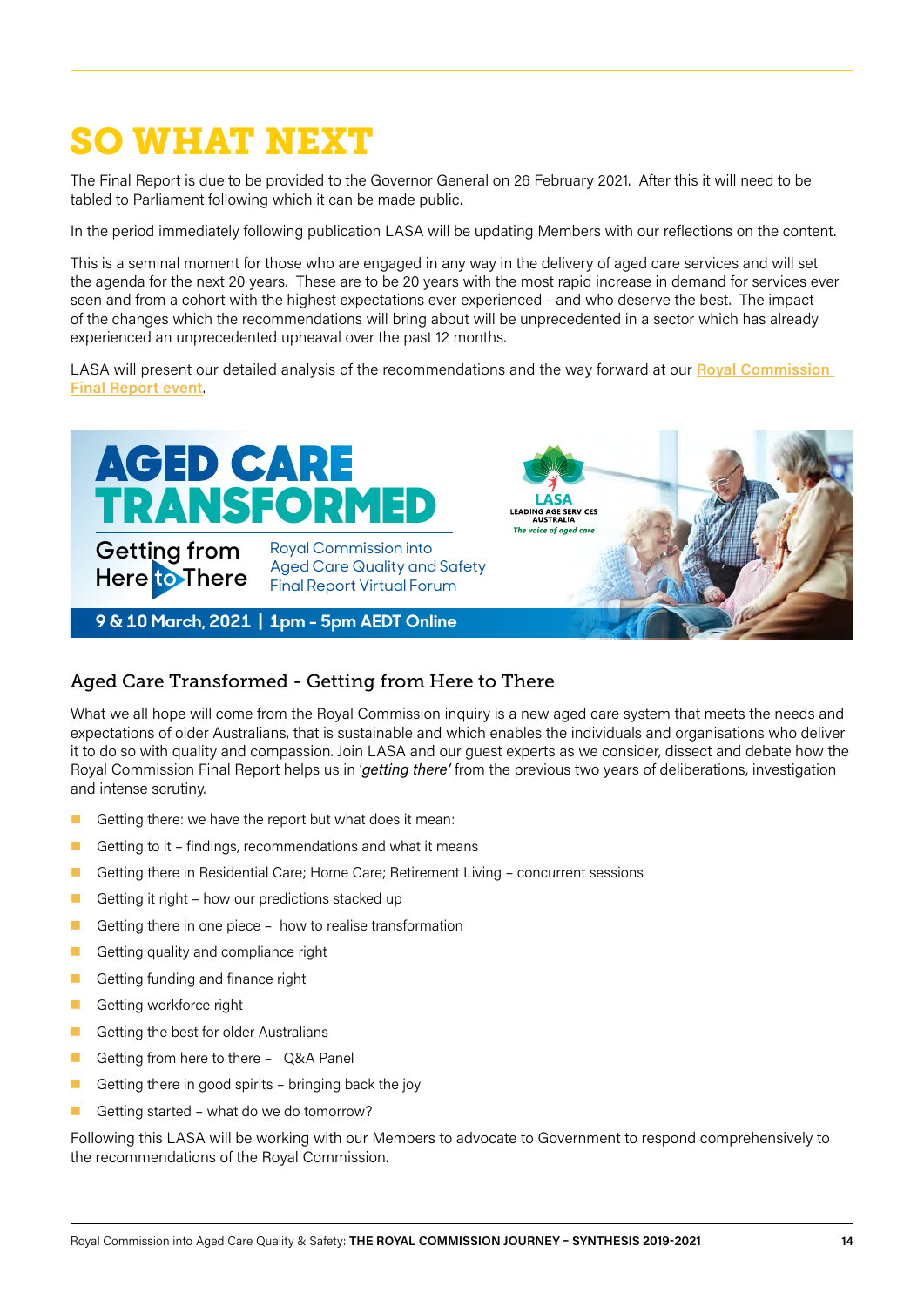*The Royal Commission is a once-in-a-lifetime opportunity to come together as a nation to consider how we can create a better system of care for elderly Australians that better aligns with the expectations of the Australian people.*

*Funding for aged care is insecure and subject to the fiscal priorities and wideranging responsibilities of government. Since at least 1984–85, the Australian Government's level of expenditure on aged care has not kept pace with demand. Funding does not reflect the cost of care.*

*This inquiry is a unique opportunity to create a better system of care for older Australians and others engaged with the aged care system.*

*None of these many problems is revealed for the first time by this Royal Commission.*

*The recommendations in the final report will form the basis of authoritative advice to government and to the aged care sector on how to ensure the aged care system of the future aligns with the expectations of the Australian people –*

*If implemented as an entire inter-connected package, those reforms should, over time, address those causes and thus improve the quality and safety of aged care in this country for the benefit of older people and ultimately the entire community.*

*Systemic failures happen because of underlying causes in the way the aged care system is designed and governed, and to some extent because of the attitudes within Australian society and government which inform those decisions. The causes of systemic failure identified through the work of the Royal Commission include the following:*

- *a. attitudes to aged care and the delivery of services*
- *b. funding and financing*
- *c. inadequate governance and regulatory frameworks*
- *d. failure to take opportunities for improvement*